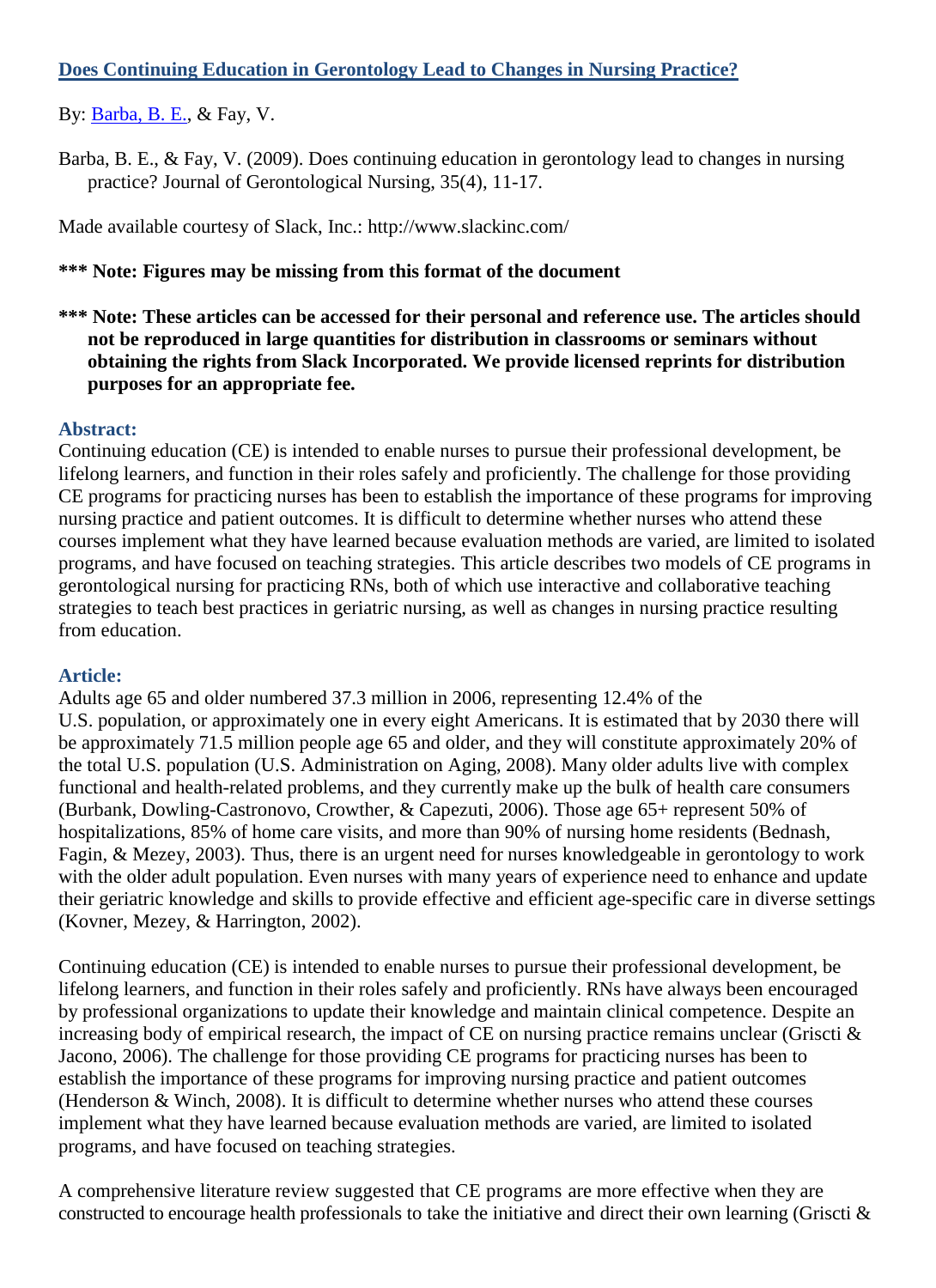Jacono, 2006; Satterlee, Eggers, *&* Grimes, 2008). Participatory learning activities have been found to lead to positive changes in participants' attitudes, beliefs, and confidence levels (Vadlamudi, Adams, Hogan, Wu, & Wahid, 2008); improve infection rates (Costello et al., 2008); and increase time spent in patient counseling activities (Drevenhorn, Bengtson, Allen, Saljo, & Kjellgren, 2007).

The University of North Carolina at Greensboro School of Nursing (UNCG) and the University of Texas Health Science Center at Houston School of Nursing (UTH) were awarded Comprehensive Geriatric Education Program grants by the Division of Nursing of the Health Resources and Services Administration (HRSA) (D62HP01905-06-00 and D62HP06856-01-00, respectively). This article describes these two train-the-trainer models of CE programs in gerontological nursing for practicing RNs and presents examples of consequent improvements in nursing practice as described by individual participants. Both programs included a series of face-to-face workshops that provided information about evidence-based gerontological nursing practice using national standards established by the American Association of Colleges of Nursing and the Hartford Institute for Geriatric Nursing (Capezuti, Zwicker, Mezey, & Fulmer, 2008; Reuben et al., 2004). Both used interactive and collaborative teaching strategies and required participants to complete clinical projects, Both programs included electronic distance learning components that provided content, extensive resources, and ongoing participant interaction and mentoring.

### **THE UNCG EXPERIENCE**

The specific purpose of the Geriatric Workforce Enhancement Project (GWEP) was to establish a trainthe-trainer model in which practicing RNs were prepared as geriatric resource nurses to provide geriatric care and teach other nursing personnel how to provide culturally competent geriatric care in urban, rural, and medically underserved areas. Educational programs focused on basic and advanced gerontological nursing topics for nursing assistants, RNs, and licensed practical nurses (LPNs).

GWEP faculty collaborated with three health care systems and three Area Health Education Centers (AHECs) to recruit participants to these programs, provide physical and educational support, monitor participant statistics, provide CE credits, and assist in evaluation of the programs. Because extensive evaluation of outcomes was requested, Institutional Review Board approval was obtained and participants signed consent forms. Those who did not provide informed consent participated in the workshops and received CE credits upon successful completion, but their data were not used in the evaluation. Basic and advanced geriatric nursing programs were designed for both RN and LPN audiences. This article reports on the RN participants only *(n =* 175).

#### **Workshop Descriptions**

RNs attended a 20-hour, 4-day basic geriatric nursing care program. Workshops were held at hospitals, central AHEC classrooms, and community sites so rural participants could attend without significant travel. Approximately half of those nurses chose to also attend an 8-hour workshop on teaching the geriatric nursing content and a 12-hour online advanced interactive geriatric nursing course. The learning experience for participants who attended the three courses was approximately 6 months. As stated above, evidence has suggested that CE programs are more effective when they encourage nurses to direct their own learning (Griscti & Jacono, 2006; Satterlee et al., 2008). Therefore, the teaching approaches for both the face-to-face and online sessions were collaborative, participatory, and interactive.

## **Basic Geriatric Nursing Care**

The 20-hour basic course was presented as four 5-hour sessions that provided participants with current scientific information on age-related changes, common health problems of older adults, and social and psychological issues of aging. The workshops also included information about evidence-based gerontological nursing practice, based on national standards published by Capezuti et al. (2008) and Reuben et al. (2004). The basic program provided the foundational geriatric nursing content that trainers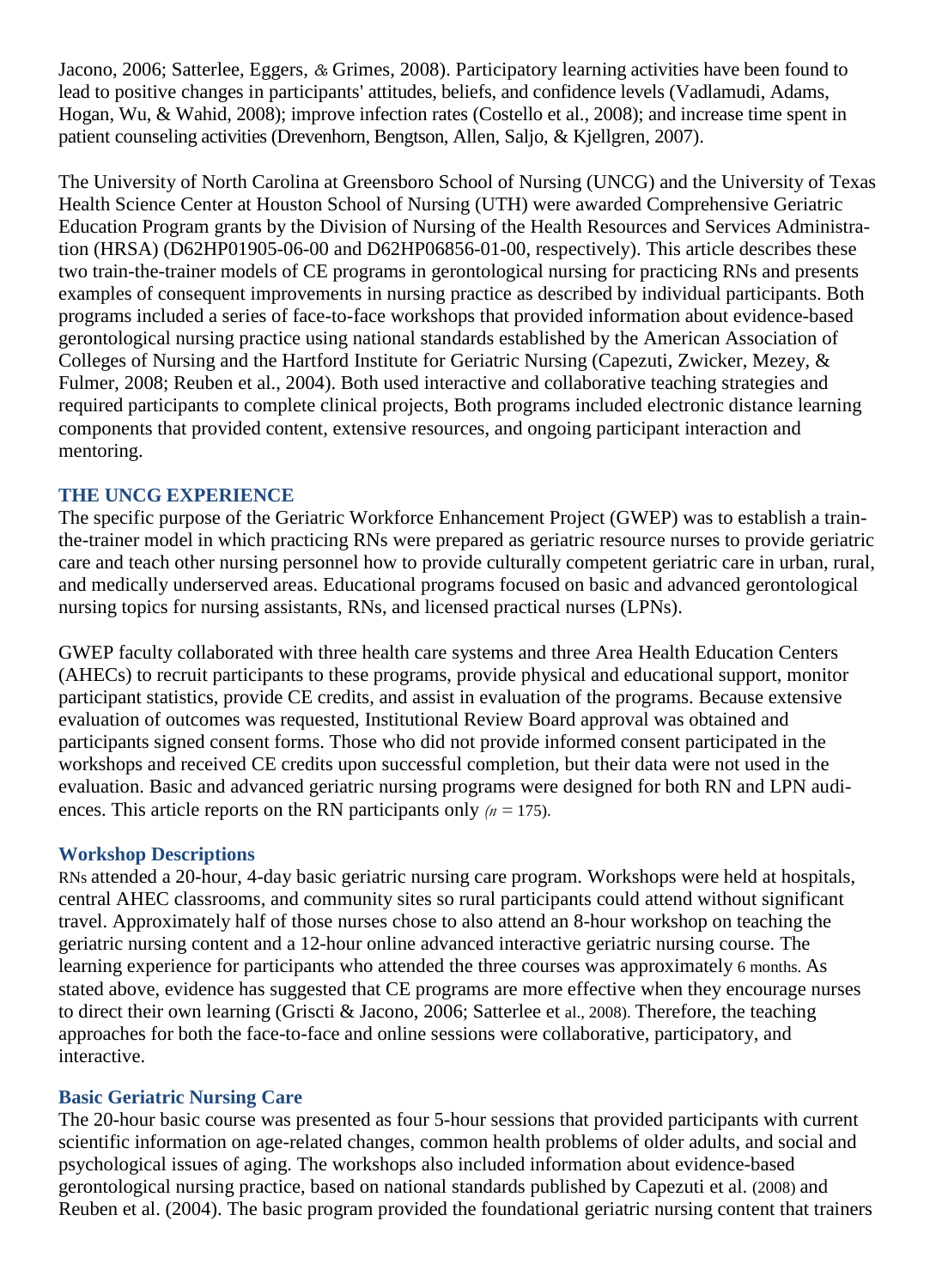would be teaching to other nursing personnel. CE instructors used a variety of learning strategies that required groups of participants to react to simulated geriatric health care situations in structured class environments and engage other nursing personnel and older adults in their facilities and in the community through "homework" assignments.

### **Teaching Geriatric Nursing Care**

Nurses who chose to progress to become "geriatric trainers" attended an 8-hour workshop focused on teaching in staff development settings in their home agencies. An intensive face-to-face session focused on planning a class (i.e., purpose, learning goals, time allotments, teaching strategies, evaluation of learning and teaching). Participants learned how to address different levels of personnel and different learning styles, choose appropriate content, and use teaching resource materials.

Participants were involved in three teaching demonstrations during the workshop, with feedback from the instructor and peers. Participants in the teaching workshops received teaching manuals that included modules of geriatric content, along with learning objectives, teaching notes, presentation PowerPoint® slides, suggested teaching strategies, references, and posttest questions. Participants were required to conduct a geriatric teaching session at their home agencies with close mentoring by GWEP faculty.

#### **Geriatric Nursing Care Trainer Interactive Sessions**

The 12-credit online advanced geriatric nursing course was designed for participants who wished to complete study requirements for the American Nurses Credentialing Center (ANCC) (2007) certification in gerontological nursing examination. The course resided on a secure Web server and was available to participants for 6 weeks after initial log on. It included units on complex health problems of older adults, communication issues (e.g., confidentiality, documentation, interdisciplinary communication, communication barriers and accessibility), leadership and management, research and evidence-based practice, and community health and lifestyle changes in aging. Learners were required to read and respond to reflective questions and prompts. Learning activities assured that participants involved others in their agencies in change activities such as preparing teaching bulletin boards and pamphlets, conducting chart reviews, interviewing managers, and conducting policy and procedure reviews.

## **Evaluation of Changes in Nursing Practice**

Attendees at all workshops were required to complete out-of-class experiential learning activities and to share their experiences with other learners through reflective journals, class discussions, small group activities, and short papers. In addition, nurses were asked to complete action plans listing activities they planned to undertake in the next 3 to 6 months to promote the integration of geriatric best practices in their home agencies.

#### **THE UTH EXPERIENCE**

The Geriatric Resource Nurses (GRN) Project was an educational training program designed to prepare a core group of geriatric resource nurses to function as "experts" in best geriatric nursing practices and to teach other health care providers best practices in caring for older adults. Because most nurses have little geriatric content in their formal education, the training was designed to minimize this deficit. The GRN Project trained practicing nurses in best practices and provided leadership training so participants could, in turn, train other nurses and health care personnel to provide better care for elderly patients in hospitals, nursing facilities, and at home.

#### **GRN Project Overview**

To accomplish this, participating RNs attended four 1-day seminars; they also planned and implemented a best practices clinical intervention in their facility. A dedicated and dynamic Web site supplemented the training and provided resources, and a discussion board permitted communication. The training was enhanced by a GRN council, which met quarterly and was open to all participants; this council is expected to continue to facilitate dispersion of best practices after grant completion. The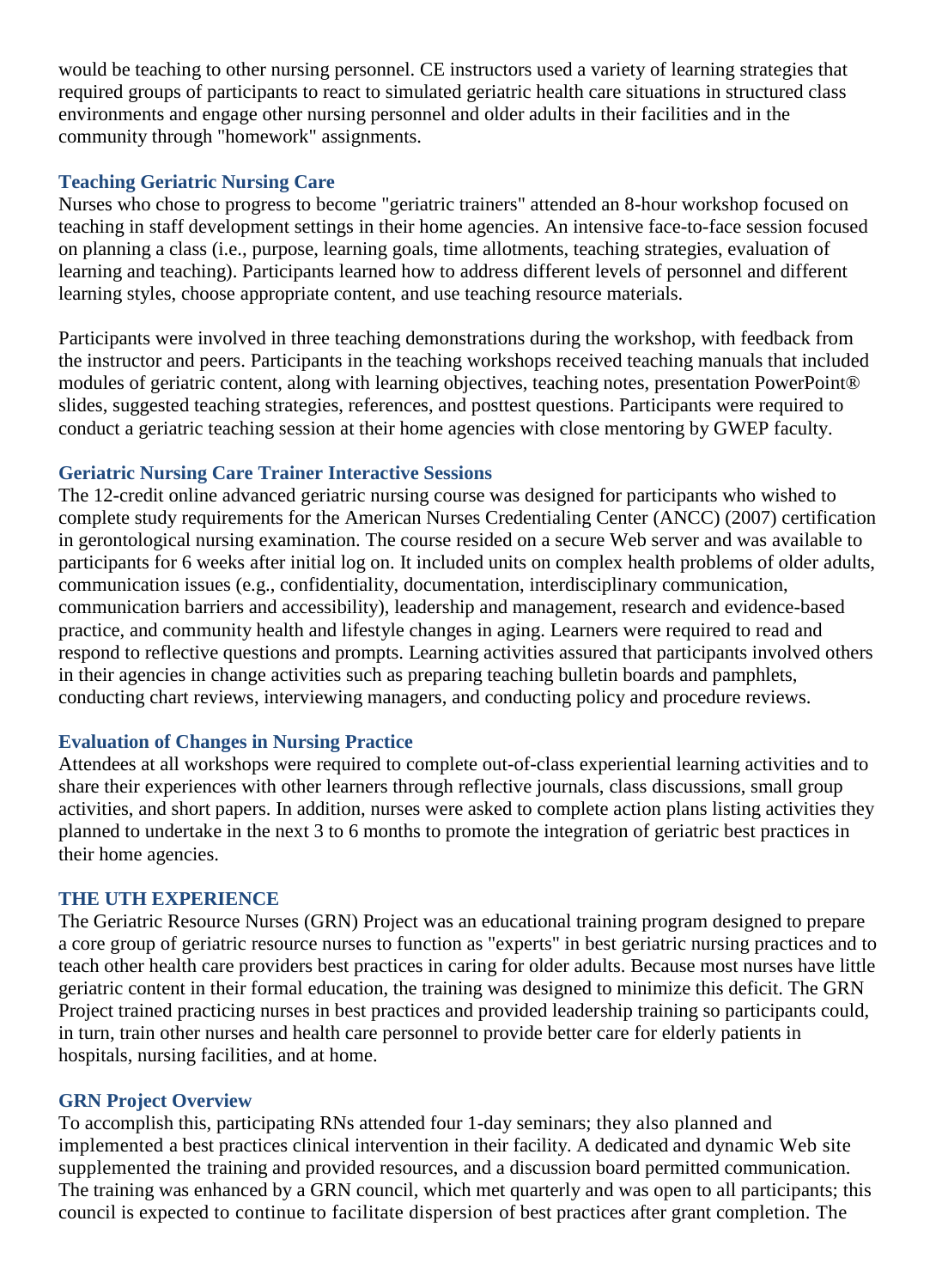workshops and the GRN council sessions have provided CE at a time when hospitals are opening geriatric units to accommodate retiring Baby Boomers.

Meeting in a workshop format for a full day once per month, RN participants were taught geriatric content and leadership. Because Texas is ethnically diverse with rapidly growing older Hispanic and Asian populations, attention was given to providing culturally competent care. As an outreach to rural and suburban areas, the sessions were teleconferenced to distant community hospitals, thus permitting participants at home base and in outlying classes to learn in an active learning environment.

## **Clinical/Academic Projects**

All participants planned and executed a clinical/academic project (CAP) that implemented a best practice guideline or provided quality improvement. The planning process began during the workshops, and participants, working mostly in small groups, planned an intervention that could be implemented on their unit. The groups had 2 months to work on and adapt their CAP, the design and outcomes of which were presented to the entire group in the fourth workshop. In this way, the instruction stretched over a 6 month period, and because of the interaction permitted between staff and workshop participants and the resource materials made available on the Web site, participants had opportunities for both acquiring knowledge and demonstrating skills.

The CAP involved a clinical aspect in that it taught participants to plan and evaluate best practices. The GRN staff provided constant monitoring, assisted by hospital-based mentors. Where mentoring and administrative support were provided, nurses were successful in incorporating their interventions into practice. Educational dispersion of the CAPS has ranged from posters to unit inservice sessions using a game format, and actual practices covered syndromes such as incontinence, mobility, and fall prevention.

# **Educational Content**

Educational materials (e.g., the Hartford Institute for Geriatric Nursing) were made available via the GRN Web site [\(http:// g](http://geroresourcenurse.org/grn/index)eroresourcenurse.org/grn/index. htm). The Web site was dynamic, and content was enhanced as each cohort discovered resources and planned clinical practices. A by-product not originally intended is that nurses had to be taught Web and computer literacy to adequately use the Web site. The program had a minimum of 40 contact hours, including the clinical project.

Content on geriatrics basics and best practices was presented in the workshops and videotaped for review on the Web site at any time. The content emphasized concepts and syndromes common in older adults, including falls, restraint, incontinence, malnutrition/dehydration, confusion, and polypharmacy. Culturally competent care, interdisciplinary teamwork, and leadership/ coaching skills were included. The best practice materials were adapted for participant use from previously funded HRSA grants at UTH, the Hartford Institute for Geriatric Nursing, and the Nurses Improving Care for Healthsystem Elders (NICHE) program (Mezey et al., 2004). On completion of the resource training program, RNs who met the qualifications set by the ANCC for gerontological nursing certification were encouraged to take the gerontological nursing examination.

## **Program Participants**

Four workshop sessions were held at the school, which is located in a large medical center in the nation's fourth largest city, and the fifth was teleconferenced among hospitals in the outlying suburban areas. Because the need for geriatric training is so great, recruitment of RN participants was not a problem. In fact, up to 8 additional participants were added to the cohorts to meet demand. Five groups of RN participants have completed the 6-month sessions. Averaging 20 participants per cohort, approximately 85 RNs have been trained, mentored, and retained in the program over time through Web site use and GRN council membership.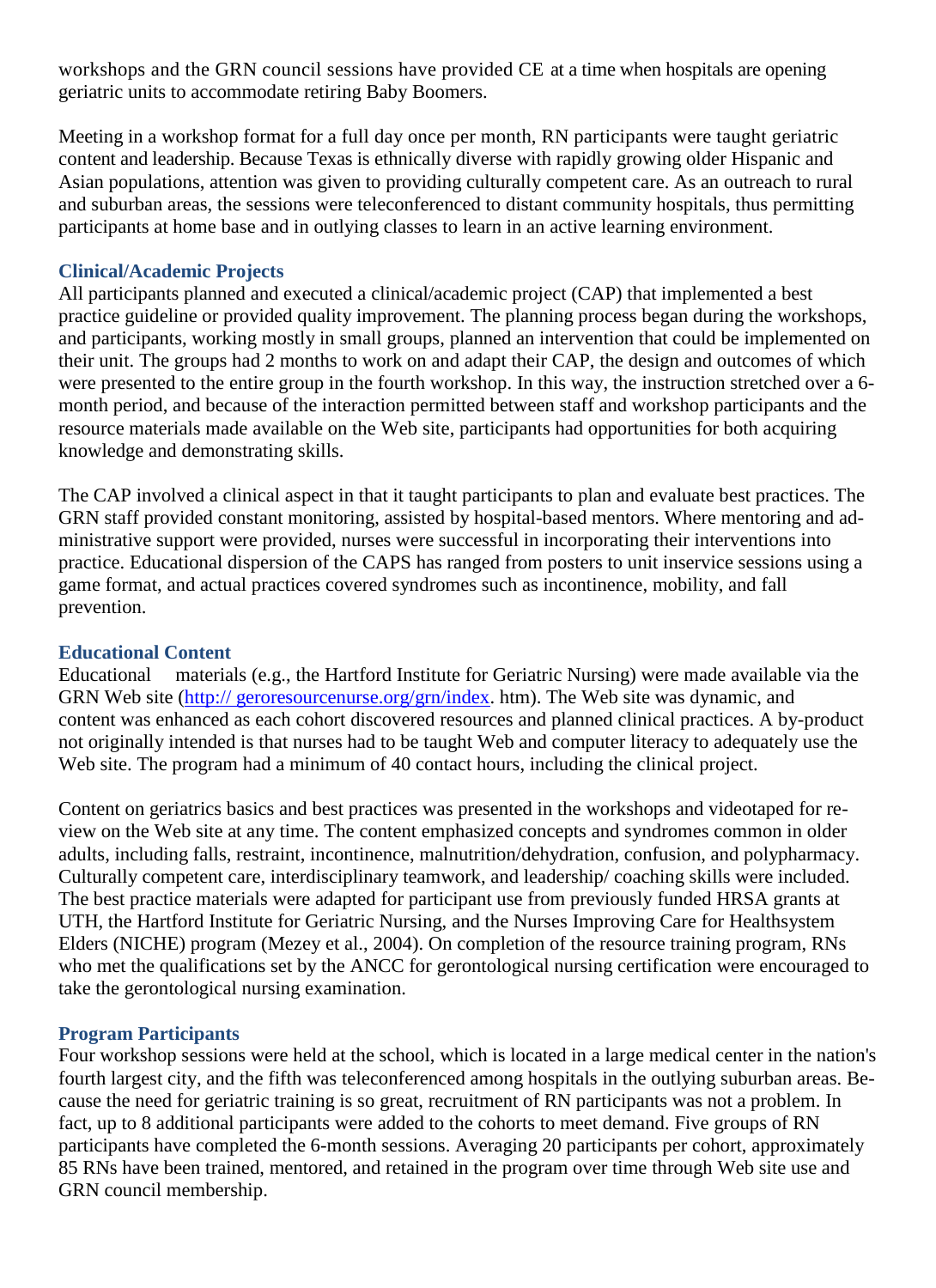These RNs affect the care of older adults through using geriatric best practices in their service areas. They can then instruct and monitor other RNs, licensed vocational nurses and LPNs, and nursing assistants who provide most of the direct care for older adults. The RNs attending the program were unit managers, staff educators, and staff RNs from a unit providing care to predominantly older adults in acute care hospitals, long-term acute care hospitals, nursing facilities, home health agencies, and hospice organizations. In addition, the RN participants were primarily from minority and under-served backgrounds.

### **Program Evaluation**

Although ongoing formative evaluation was carried out during the grant period, the CAP projects contained an evaluative component that included a baseline assessment of the nursing practice in the institution prior to implementation of the CAP. A follow-up assessment was also performed to determine whether the project actually made a change in policy, procedure, and nursing practice, as intended. To date, a number of the participants have reported that their projects have been incorporated into care on the units and that these changes are having a positive effect on the quality of care.

## **CHANGES IN NURSING PRACTICE RESULTING FROM CONTINUING EDUCATION**

**It** is essential **to** evaluate whether CE programs meet their desired outcomes. Different strategies have been adopted to ascertain whether nurses become more competent in their practice. Again, there is a dearth of information regarding the efficacy of these strategies (Furze & Pearcey, 1999). One way is through self-reports and surveys. The anecdotes below demonstrate the changes that resulted from these two CE programs, as related by participants.

After a session on sensory changes in aging, one long-term care nurse administrator noted that the fall rate in her facility was above national and state averages. She noted that the resident bathrooms were all white and the stairways were carpeted. She replaced the white toilet seats with black seats and had colored stripes installed on all stairs and ramps. She reported a significant decrease in fall rates 2 months after making these changes.

Another unique strategy nurses instituted to decrease fall rates was the Falling Leaves program. One to four leaf cutouts were placed on residents' doorways as decorations so everyone passing could identify rooms where residents who were at high risk for falls were located.

Nurses in both acute and longterm care facilities installed picture boards in patient/resident rooms for personal items. The boards portray older patients with family and friends, engaged in activities of interest. One nurse instituted a program for nursing assistants to conduct "life interviews" with individual residents to learn more about the residents and to practice interview skills. The nursing assistants were given money and time to create individual collages that would represent the residents' life stories and characteristics.

One nurse talked of instituting activities that would celebrate aging in her community. "After all, the elders in the community are our patients," she said. The class group enthusiastically brainstormed ideas to celebrate aging in their town, such as posting news items about seniors who made significant contributions to community and health care on an "Aging is Great" bulletin board and having an older adult cultural awareness festival to educate nursing staff about minorities in their agency.

Participants suggested activities to help nursing staff appreciate themselves as aging individuals, such as contests in which staff members brought in pictures of themselves as children and then tried to match pictures with individuals, and storytelling sessions of admired older relatives or acquaintances. It was suggested that rewards and recognitions for positive behaviors related to aging would raise staff awareness of their conduct and actions toward older patients and residents.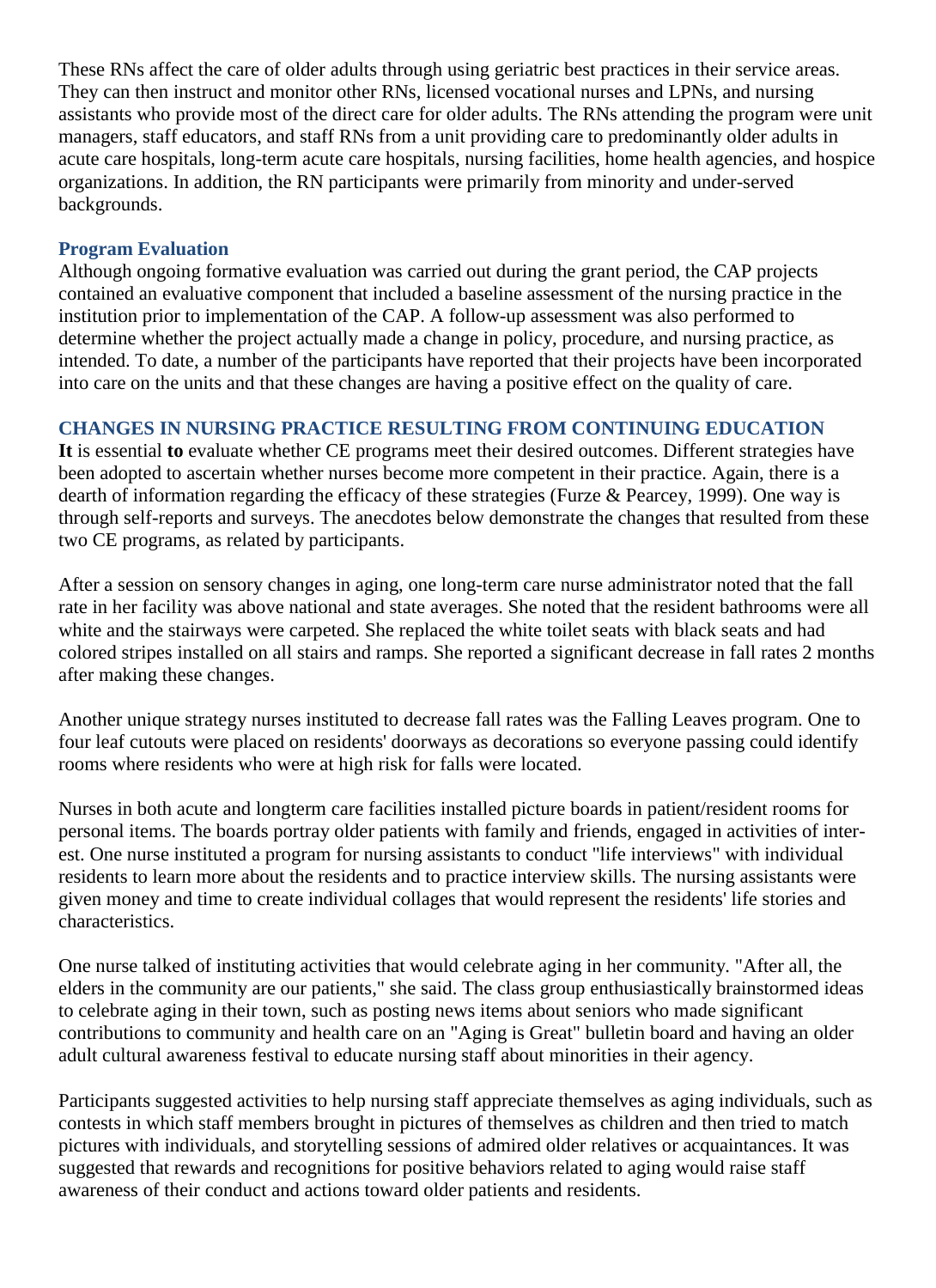Nurses felt emboldened with their new knowledge in geriatrics; for example, one nurse expressed surprise and pride as she recounted asking an attending physician to take patients off fluid and dietary restrictions and encourage getting patients off of bed rest as soon as possible. One particularly creative nurse instituted a "Roll Over Beethoven" turning program. The unit secretary played appropriate music every 2 hours to remind patients, residents, staff, and families to change older residents' anatomical positions. The staff and families enjoyed the music and have added singing and dancing to the routine. The musical theme continued in a sleep program that included education for staff and older patients about sleep patterns in aging, with interventions such as soothing music and sounds to encourage relaxation and sleep. Participants planned to include physical therapy and pharmacy departments in planning.

The agencies supported the adoption of geriatric best practices into the institution's culture, such as the creation of a geriatric taskforce within the quality assurance committee. This geriatric taskforce took on a project to review all the current postoperative orders for medications that are on the Beers list of potentially inappropriate medications for older adults, and they are working to have these medications changed.

Nurses decided to include housekeeping and maintenance personnel in resident and family orientations and in initial meetings with patients and families. Participants also decided to include questions related to geriatric competencies and interest when hiring personnel and to add goals and criteria related to geriatrics to staff evaluation processes.

One nurse informally talked with her emergency department peers about what she had learned about elder caregiving. The nurse requested a geriatric case manager for the older "frequent flyers" (i.e., frequent emergency department patients) to help families identify community resources for caregiving. Many participants established subtle but impressive changes, such as revised policies for room sharing, family caregiver telephone times, magnifying glasses for teaching and consents, activity kits, hydration programs that include limiting fluid and dietary restrictions, and enhanced mobility programs.

Not only were the RN participants encouraged to complete their clinical assignments, but their mentors assisted in unit needs assessments and arranged for interdepartmental presentation of the procedure and results. In addition, the nurses formed a GRN council for RN participants in their institution. Projects have included hourly bathroom checks, improved nutritional intake, and pain management for older adults.

## **SUMMARY**

One objective of CE is to sustain enthusiasm in nurses who want to learn about gerontology and another is to stimulate similar eagerness in less-motivated nurses, simply by involving them more in educational sessions and knowledge acquisition. Participatory learning activities seemed to excite the nurses who participated in these programs, suggesting the need for more active learning approaches when planning CE programs. CE can be more effective if teachers make learning experiences diverse and appealing. If CE is not achieving its goal of ensuring that nursing professionals are competent and safe to practice, it is important to implement alternative measures to promote knowledge acquisition and continued enthusiasm in a constantly changing environment.

It is clear that nurses who attended these participatory and interactive education programs on geriatric best practices were motivated to make subtle and significant changes to their practice. The collaborative clinical projects, along with participant interaction and extended mentoring, were the key to lighting the fires of change in their attitudes, beliefs, and confidence levels.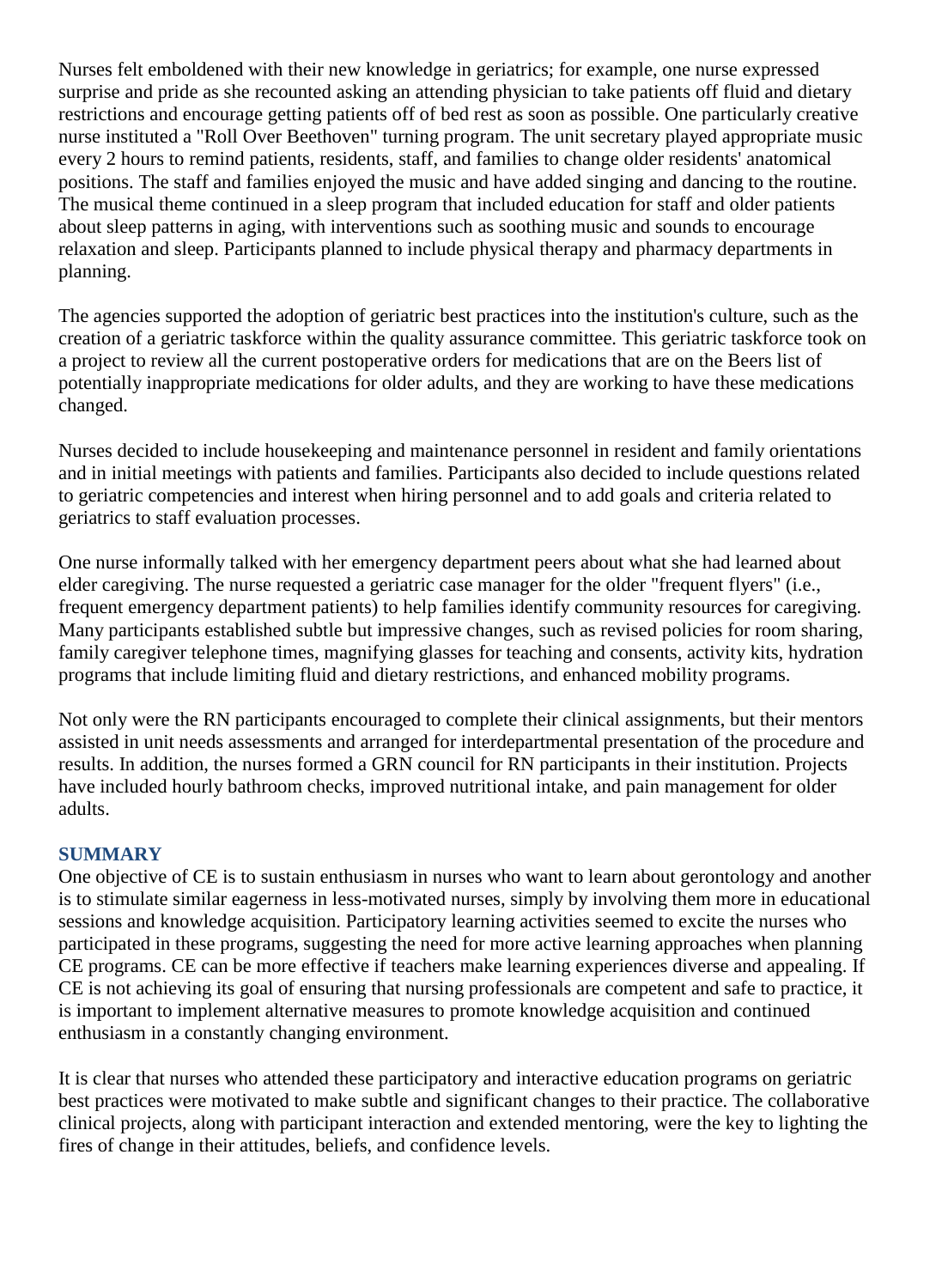### **REFERENCES**

American Nurses Credentialing Center. (2007). *Gerontological nurse board certification test content outline.* Retrieved September 25, 2008, from [http://www. n](http://www.nursecreclentialing.org/Documents/)ursecredentialing.org/Documents/

Certification/TestContentOutlines/ GerontologicalNurseTCO.aspx

Bednash, G., Fagin, C., & Mezey, M. (2003). Geriatric content in nursing programs: A wake-up call. *Nursing Outlook, 51,* 149-150.

Burbank, P.M., Dowling-Castronovo, A., Crowther, M.R., & Capezuti, E.A. (2006). Improving knowledge and attitudes toward older adults through innovative educational strategies. *Journal of Professional Nursing, 22,* 91-97.

Capezuti, E., Zwicker, D., Mezey, M., *&* Fulmer, T. (Eds.). (2008). *Evidence-based geriatric nursing: Protocols for best practice* (3"I ed.). New York: Springer.

Costello, J.M., Morrow, D.F., Graham, D.A., Potter-Bynoe, G., Sandora, T.J., & Laussen, P.C. (2008). Systematic intervention to reduce central line associated bloodstream infection rates in a pediatric cardiac intensive care unit. *Pediatrics, 121,* 915-923.

Drevenhorn, E., Bengtson, A., Allen, J.K., Saljo, R., & Kiellgren, K.I. (2007). A content analysis of patient centredness in hypertension care after consultation training for nurses. *Internet Journal of Advanced Nursing Practice,* 8(2). Retrieved March 4, 2009, from

[http://www.ispub.com/journal/the\\_internet\\_journal\\_](http://www.ispub.com/journal/the_internet_journal_) of\_advanced\_nursing\_practice/volume

8 number 2 3/article/a c ontent analysis of patient centredness in

hypertension\_care\_after\_consultation\_ training\_for\_nurses.html

Furze, G., & Pearcey, P. (1999). Continuing education in nursing: A review of the literature. *Journal of Advanced Nursing,* 29, 355-363.

Griscti, 0., & Jacono, J. (2006). Effectiveness of continuing education programmes in

nursing: Literature review. *Journal of Advanced Nursing, 55,* 449-456.

Henderson, A., & Winch, S. (2008). Staff development in the Australian context: Engaging with clinical contexts for successful knowledge transfer and utilisation. *Nurse Education in Practice, 8,* 165-169.

Kovner, C.T., Mezey, M., & Harrington, C. (2002). Who cares for older adults? Workforce implications of an aging society. *Health Affairs (Millwood),* 21(5), 78-89.

Mezey, M., Kobayashi, M., Grossman, S., Firpo, A., Fulmer, T., & Mitty, E. (2004). Nurses Improving Care to Health System Elders (NICHE): Implementation of best practice models. *Journal of Nursing Administration, 34,* 451-457.

Reuben, D.B., Herr, K.A., Pacala, J.T., Pollock, B.G., Potter, J.F., & Semla, T.P. (2004). *Geriatrics at your fingertips* (6'' ed.). Malden, MA: Blackwell.

Satterlee, W.G., Eggers, B.G., & Grimes, D.A. (2008). Effective medical education: Insights from the Cochrane Library. *Obstetrical & Gynecological Survey,* 63, 329-333.

U.S. Administration on Aging. (2008). A *profile of older Americans: 2007.* Retrieved August 27, 2008, from [http://www.aoa. gov/prof/Statistics/profile/2007/4.aspx](http://www.aoa.gov/prof/Statistics/profile/2007/4.aspx)

Vadlamudi, R.S., Adams, S., Hogan, B., Wu, T., & Wahid, Z. (2008). Nurses' attitudes, beliefs and confidence levels regarding care

for those who abuse alcohol: Impact of educational intervention. *Nurse Education in Practice, 8,* 290- 298.

ABOUT THE AUTHORS

Dr. Barba is Professor, Community Practice Department, University of North Carolina at Greensboro, Greensboro, North Carolina, and Dr. Fay is Associate Professor and Assistant Dean for eLearning, The University of Texas at Houston School of Nursing, Houston, Texas.

The projects described in this article were funded by grants from the U.S. Department of Health and Human Services, Health Resources and Services Administration, Comprehensive Geriatric Education Program, D62HP01905- 06-00 (UNCG) and D62HP06856-01-00 (UTH).

The authors acknowledge the editorial assistance of Elizabeth Tornquist

at the University of North Carolina at Greensboro School of Nursing.